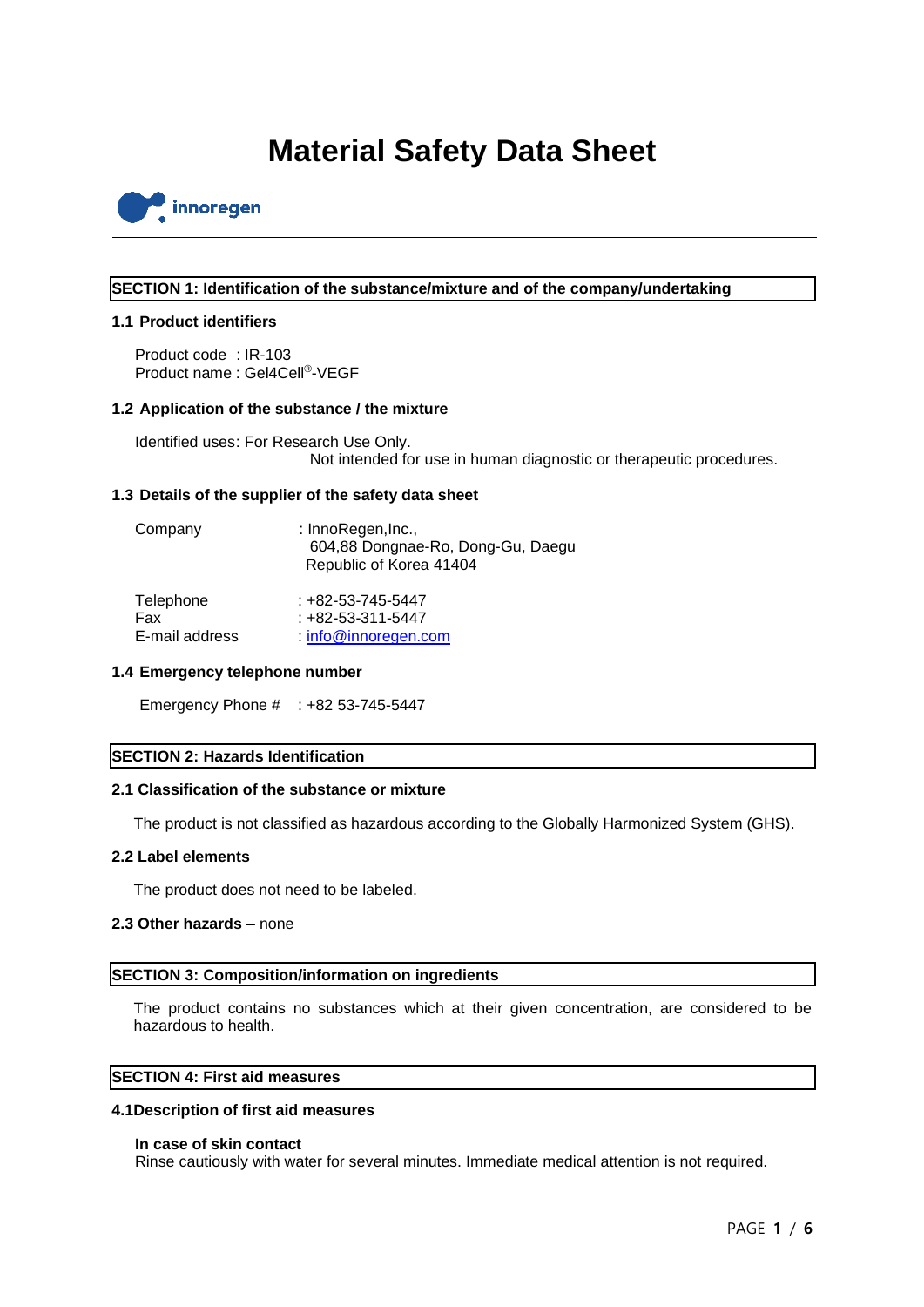#### **In case of eye contact**

Rinse cautiously with water for several minutes. Remove contact lenses, if present and easy to do.

#### **If inhaled**

Not expected to be an inhalation hazard under anticipated conditions of normal use of this material. Consult a physician if necessary.

#### **If swallowed**

Not expected to present a significant ingestion hazard under anticipated conditions of normal use. If you feel unwell, seek medical advice.

#### **4.2 Most important symptoms and effects, both acute and delayed**

To the best of our knowledge, the chemical, physical, and toxicological properties have not been thoroughly investigated.

#### **4.3 Indication of any immediate medical attention and special treatment needed**

No data available

## **SECTION 5: Firefighting measures**

#### **5.1 Extinguishing media**

```
Suitable extinguishing media:
```
Use water spray, alcohol-resistant foam, dry chemical or carbon dioxide.

## **5.2 Special hazards arising from the substance or mixture**

Nature of decomposition products not known.

#### **5.3 Advice for firefighters**

Wear self-contained breathing apparatus for firefighting if necessary.

#### **5.4 Further information**

No data available

## **SECTION 6: Accidental release measures**

## **6.1 Personal precautions, protective equipment and emergency procedures**

Avoid dust formation. Avoid breathing vapors, mist or gas.

#### **6.2 Environmental precautions**

Dilute with plenty of water.

## **6.3 Methods and materials for containment and cleaning up**

Sweep up and shovel. Keep in suitable, closed containers for disposal.

#### **6.4 Reference to other sections**

No dangerous substances are released. See Section 7 for information on safe handling. See Section 13 for disposal information.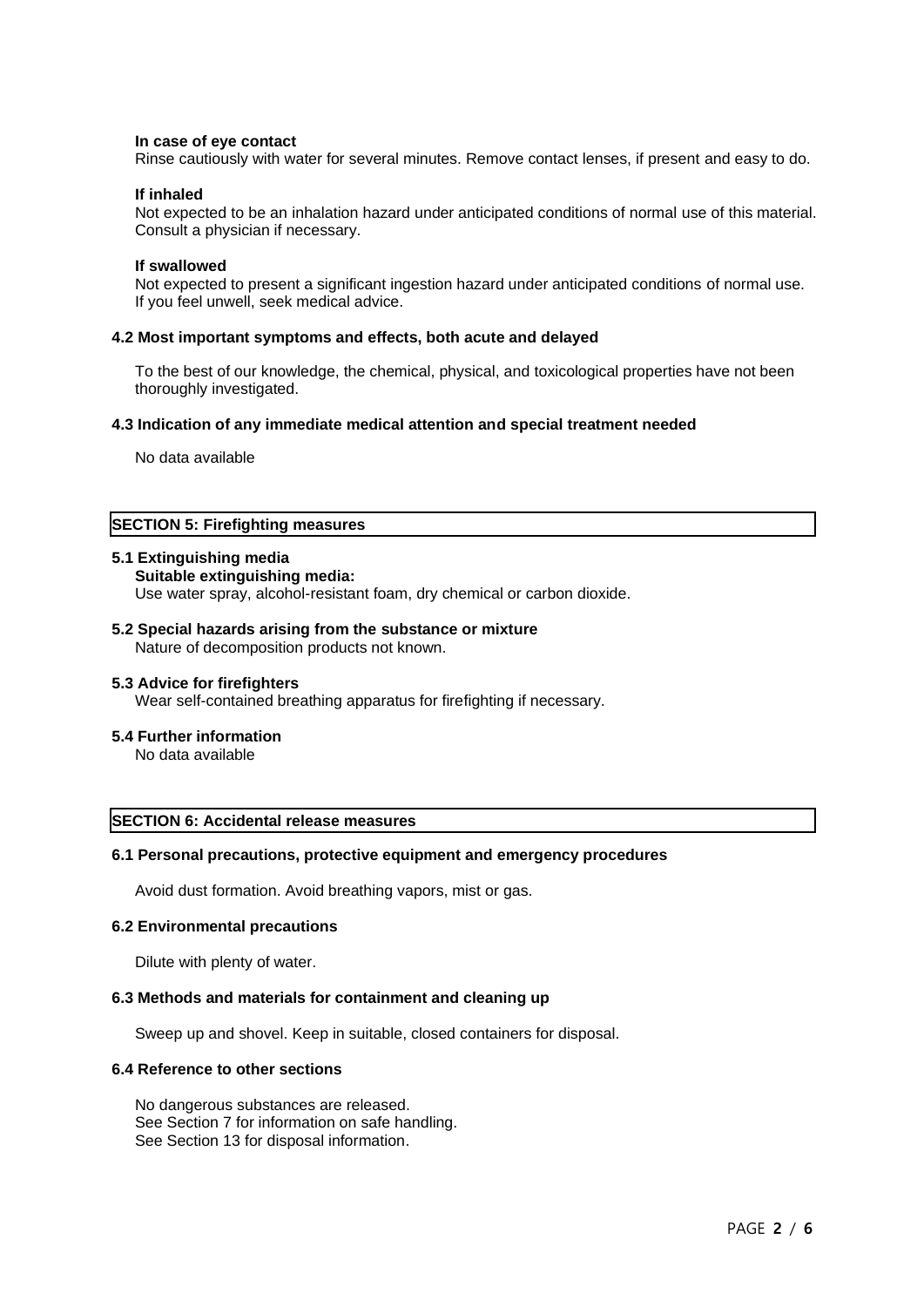## **SECTION 7: Handling and storage**

#### **7.1 Precautions for safe handling**

Always wear recommended Personal Protective Equipment. No special handling advices are necessary.

## **7.2 Conditions for safe storage, including any incompatibilities**

Store in cool place. Keep container tightly closed in a dry and well-ventilated place. Keep in a dry place.

#### **7.3 Specific end uses**

No data available

**SECTION 8: Exposure controls/personal protection**

#### **8.1 Control parameters**

#### **Components with limit values that require monitoring at the workplace:**

The product does not contain any relevant quantities of materials with critical values that have to be monitored at the workplace.

#### **8.2 Engineering measures**

Ensure adequate ventilation, especially in confined areas.

## **8.3 Personal protective equipment**

Personal Protective Equipment requirements are dependent on the user institution's risk assessment and are specific to the risk assessment for each laboratory where this material may be used.

**Eye protection** Wear safety glasses with side shields (or goggles).

**Hand protection** Impervious gloves

**Skin and Body Protection** Lightweight protective clothing.

**Respiratory protection** In case of insufficient ventilation, wear suitable respiratory equipment. **Hygiene measures** Handle in accordance with good industrial hygiene and safety practice

#### **8.4 Environmental exposure controls**

No special environmental precautions required.

## **SECTION 9: Physical and chemical properties**

#### **9.1 Information on basic physical and chemical properties**

| Form: gel          |
|--------------------|
| Color: light beige |
| no data available  |
| no data available  |
| 5.0 – 7.5 at 60 °C |
|                    |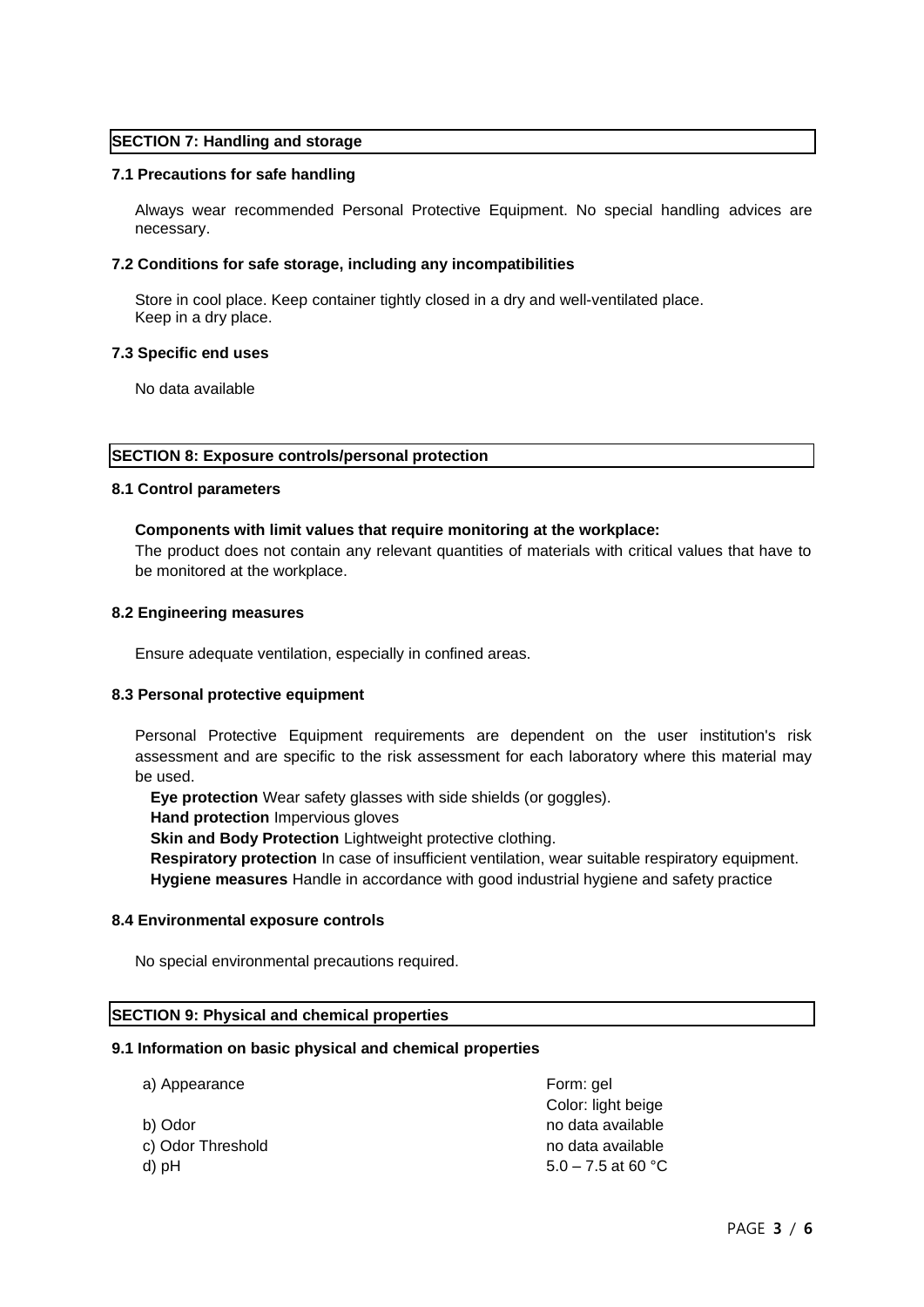| e) Melting point/freezing point                 | no data available |
|-------------------------------------------------|-------------------|
| f) Initial boiling point and boiling range      | no data available |
| g) Flash point                                  | no data available |
| h) Evaporation rate                             | no data available |
| i) Flammability (solid, gas)                    | no data available |
| j) Upper/lower flammability or explosive limits | no data available |
| k) Vapor pressure                               | no data available |
| I) Vapor density                                | no data available |
| m) Relative density                             | no data available |
| n) Water solubility                             | no data available |
| o) Partition coefficient: n-octanol/water       | no data available |
| p) Autoignition temperature                     | no data available |
| q) Decomposition temperature                    | no data available |
| r) Viscosity                                    | no data available |
| s) Explosive properties                         | no data available |
| t) Oxidizing properties                         | no data available |
|                                                 |                   |

## **9.2 Other safety information**

No further relevant information available.

#### **SECTION 10: Stability and reactivity**

#### **10.1 Reactivity**

No further relevant information available.

#### **10.2 Chemical stability**

Stable under normal conditions.

#### **10.3 Possibility of hazardous reactions** No dangerous reactions known.

#### **10.4 Conditions to avoid**

Exposure to high temperature may affect product quality.

#### **10.5 Incompatible materials**

No further relevant information available.

## **10.6 Hazardous decomposition products**

No dangerous decomposition products known.

## **SECTION 11: Toxicological information**

## **11.1 Information on toxicological effects**

**Acute toxicity and a** *Acute toxicity* **no data available Skin corrosion/irritation** no data available **Serious eye damage/eye irritation** example a no data available **Respiratory or skin sensitization** no data available Germ cell mutagenicity **contains a container and available** no data available **Carcinogenicity Carcinogenicity no data available Reproductive toxicity no data available**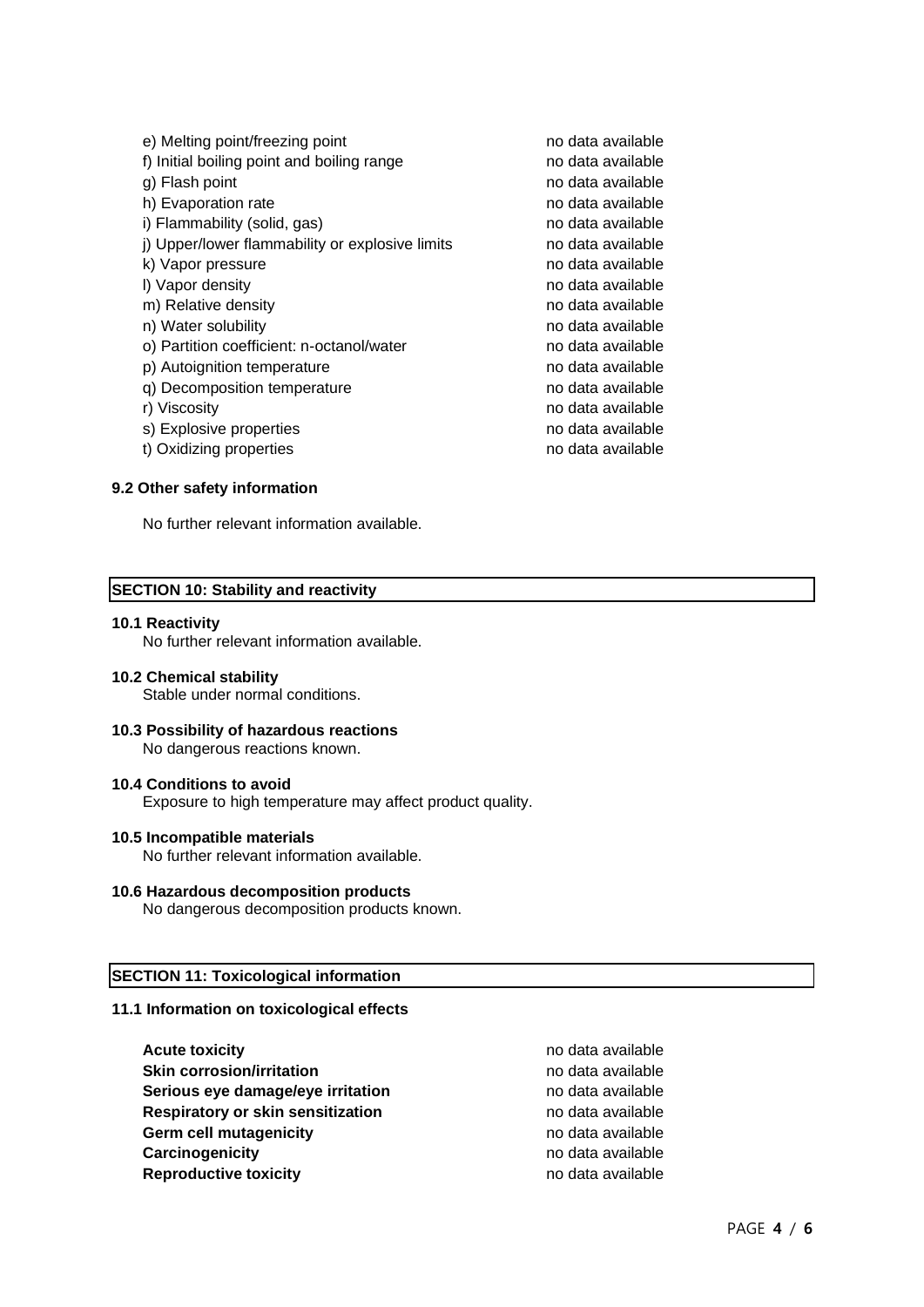| Specific target organ toxicity - single exposure   | no data available |
|----------------------------------------------------|-------------------|
| Specific target organ toxicity - repeated exposure | no data available |
| <b>Aspiration hazard</b>                           | no data available |

#### **11.2 Principle routes of exposure Potential health effects**

| <b>Inhalation</b> | May be harmful if inhaled. May cause respiratory tract irritation.  |
|-------------------|---------------------------------------------------------------------|
| Ingestion         | May be harmful if swallowed.                                        |
| Skin              | May be harmful if absorbed through skin. May cause skin irritation. |
| Eves              | May cause eye irritation.                                           |

## **SECTION 12: Ecological information**

#### **12.1 Ecotoxicity**

Contains no substances known to be hazardous to the environment or not degradable in waste water treatment plants.

## **12.2 Persistence and degradability**

Not available

## **12.3 Bioaccumulative potential**

Not known

#### **12.4 Mobility in soil**

No further relevant information available.

## **12.5 Results of PBT and vPvB assessment**

Not applicable.

## **12.6 Other adverse effects**

No further relevant information available.

## **SECTION 13: Disposal considerations**

## **13.1 Waste treatment methods**

## **Recommendation:**

Disposal should be in accordance with applicable regional, national and local laws and regulations. Refer to Section 7: Handling and Storage and Section 8: Exposure Control/Personal Protection for additional handling information and protection of employees.

## **13.2 Uncleaned packagings**

**Recommendation:** Disposal must be made according to official regulations. **Recommended cleansing agent:** Water, if necessary with cleansing agents.